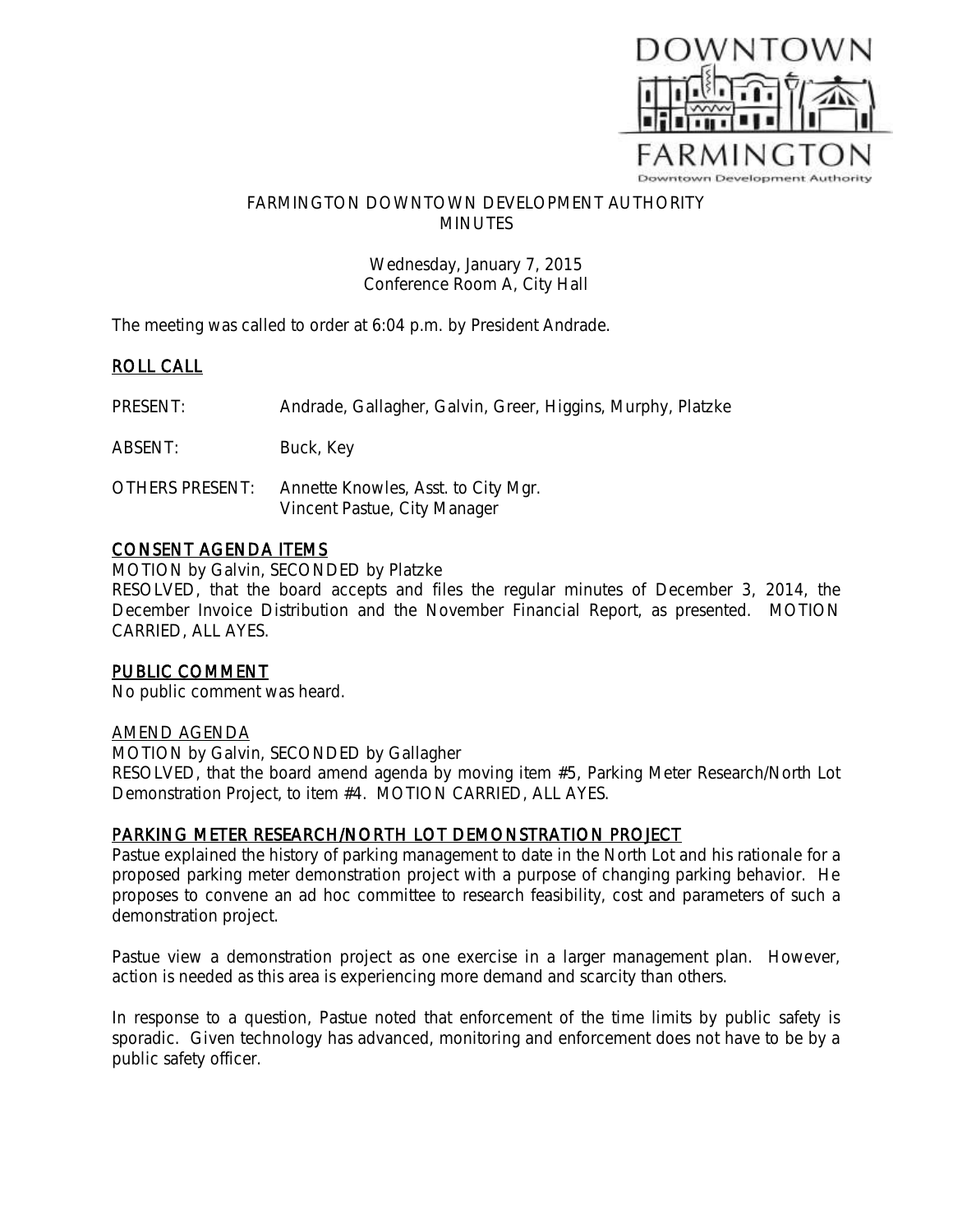Galvin noted that the council is aware and on-board with forming an ad hoc committee. The expectation is for the committee to present results to both bodies. Galvin questioned who has ultimate authority in making implementation decisions. He believes it is a council decision.

Galvin asked how the committee members will be selected. Current practice is for council to interview and select candidates. Given the temporary nature of an ad hoc committee, the City Manager will invite members. Greer, Andrade and Gallagher desired a willingness to serve.

Galvin noted that city-owned parking lots now are under-managed assets. That status needs to change.

Higgins commented that a Parking Commission with a dedicated mission for management and enforcement is the larger solution. Pastue agreed that an ad hoc committee is a prelude to a Parking Commission.

Murphy asked that communication be clear on intent to manage and change behavior; it is not a cash grab. It is management of an asset.

MOTION by Higgins, SECONDED by Galvin

RESOLVED, that the board concurs with the establishment of an exploratory committee for a parking meter demonstration project in the North Lot. MOTION CARRIED, ALL AYES.

MOTION by Galvin, SECONDED by Higgins RESOLVED, that the board take a fifteen minutes recess. MOTION CARRIED, ALL AYES.

The board recessed at 6:46p.m.

Greer departed the meeting.

The board reconvened at 7:00p.m.

CLOSED SESSION - LAND ACQUISITON MOTION by Higgins, SECONDED by Murphy RESOLVED, that the board convene in Closed Session to discuss land acquisition. AYES: Andrade, Gallagher, Galvin, Higgins, Murphy, Platzke NAYS: None. MOTION CARRIED.

MOTION by Gallagher, SUPPORTED by Higgins RESOLVED, that the board reconvene in open session. MOTION CARRIED, ALL AYES.

The board resumed open session at 7:30pm.

Gallagher departed the meeting.

## WORK PLAN UPDATES

Platzke reminded board members about starting communication through the Block Captain program. The volunteer appreciation is scheduled for Wednesday, March 11, 2015. Nominations for the Mary Martin Service Award will be circulated once the biographies are complete.